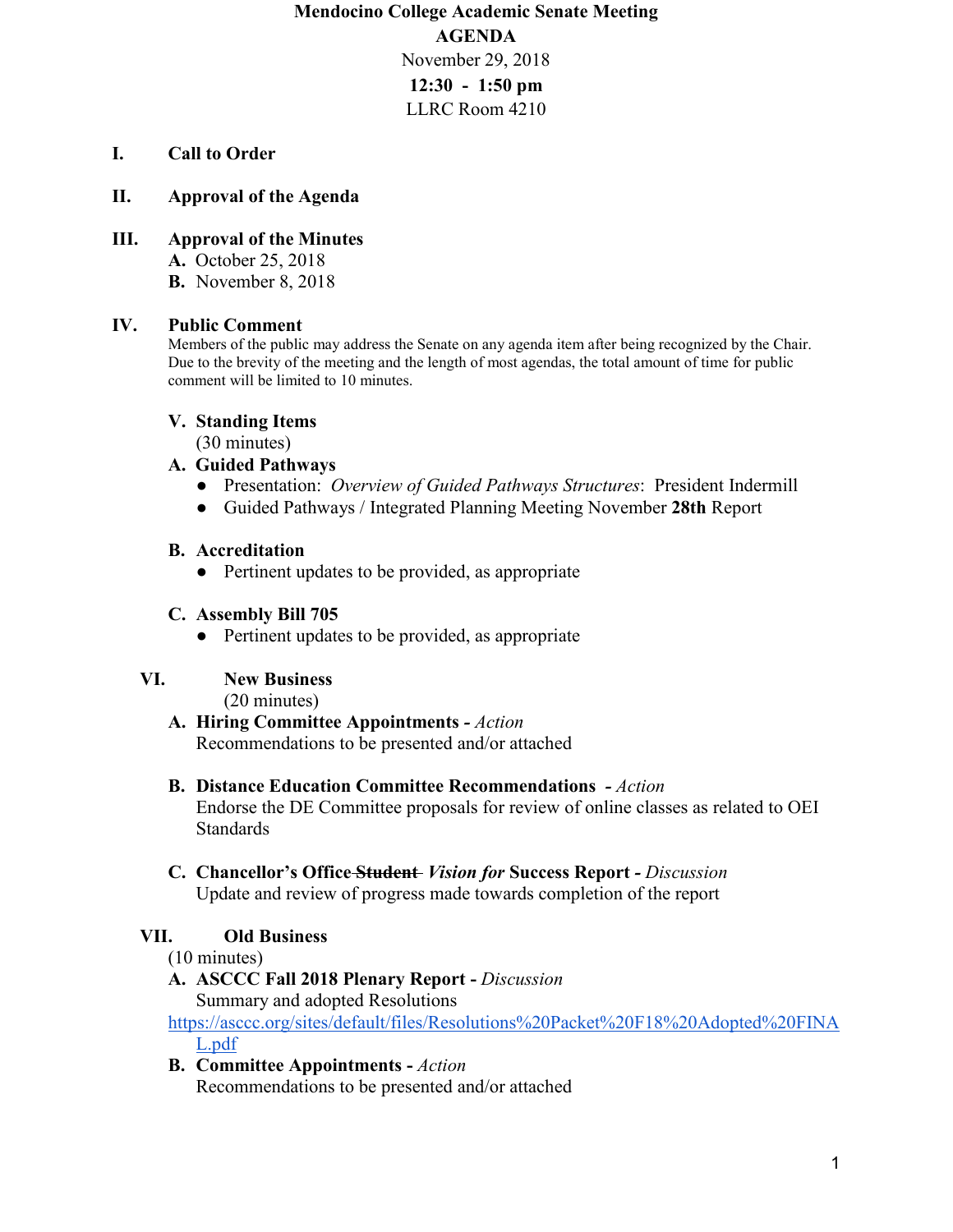## **VIII. Senate Reports**

(5 minutes)

**A. President Indermill**

**B. Other**

## **IX. Open Forum**

Members of the public, as well as senators, may address the senate with comments that are within the purview of the Academic Senate. The total amount of time allotted will be determined and announced by the chair based upon the scheduled adjournment time.

## **X. Adjournment**

--------------------------------------------------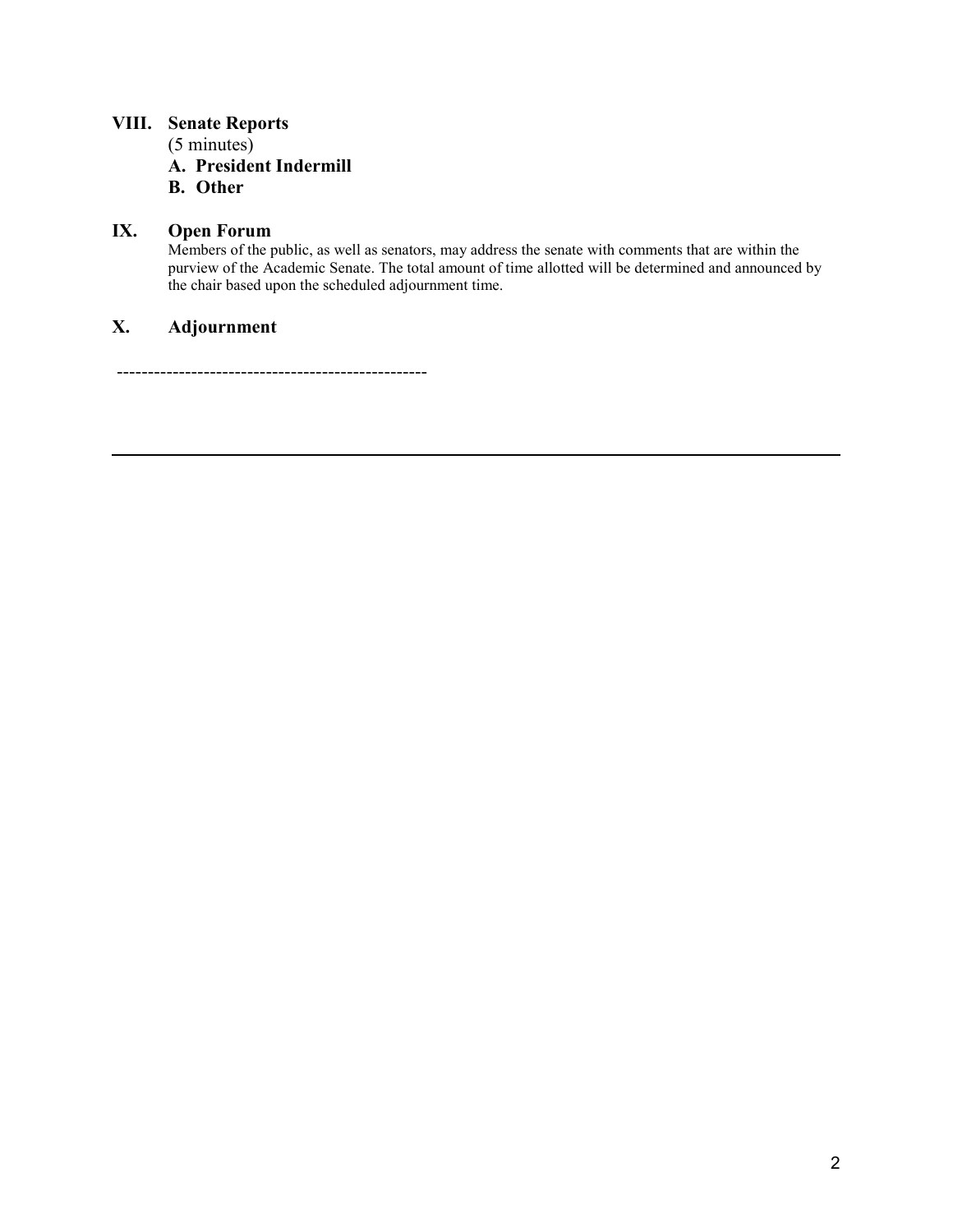**VI. A.**

## **Hiring Committee Appointments:**

(Volunteers are listed)

**Spanish Instructor:** minimum 3 FT Faculty

- Sarah Walsh
- Deborah White
- *Rachel Donham*

### **Teaching and Learning Student Success Director:** minimum one FT Faculty

● Ginny Buccelli

### **MESA / STEM Director:** minimum one FT Faculty

- Tim Beck
- David Pai
- Rachel Donham
- Greg Hicks

### **Director, Human Resources:** minimum one FT Faculty

● Lisa Rosenstreich

**Director, Lake Center:** minimum one FT Faculty (it is recommended we forward at least two names as this position requires considerable work and communication with faculty)

- Catherine Indermill
- Greg Hicks (second choice)

#### **Maintenance Technician:** minimum one FT Faculty

● *Kurt Combs*

#### **Instructional Assistant - Ceramics:** minimum one FT Faculty

• Doug Browe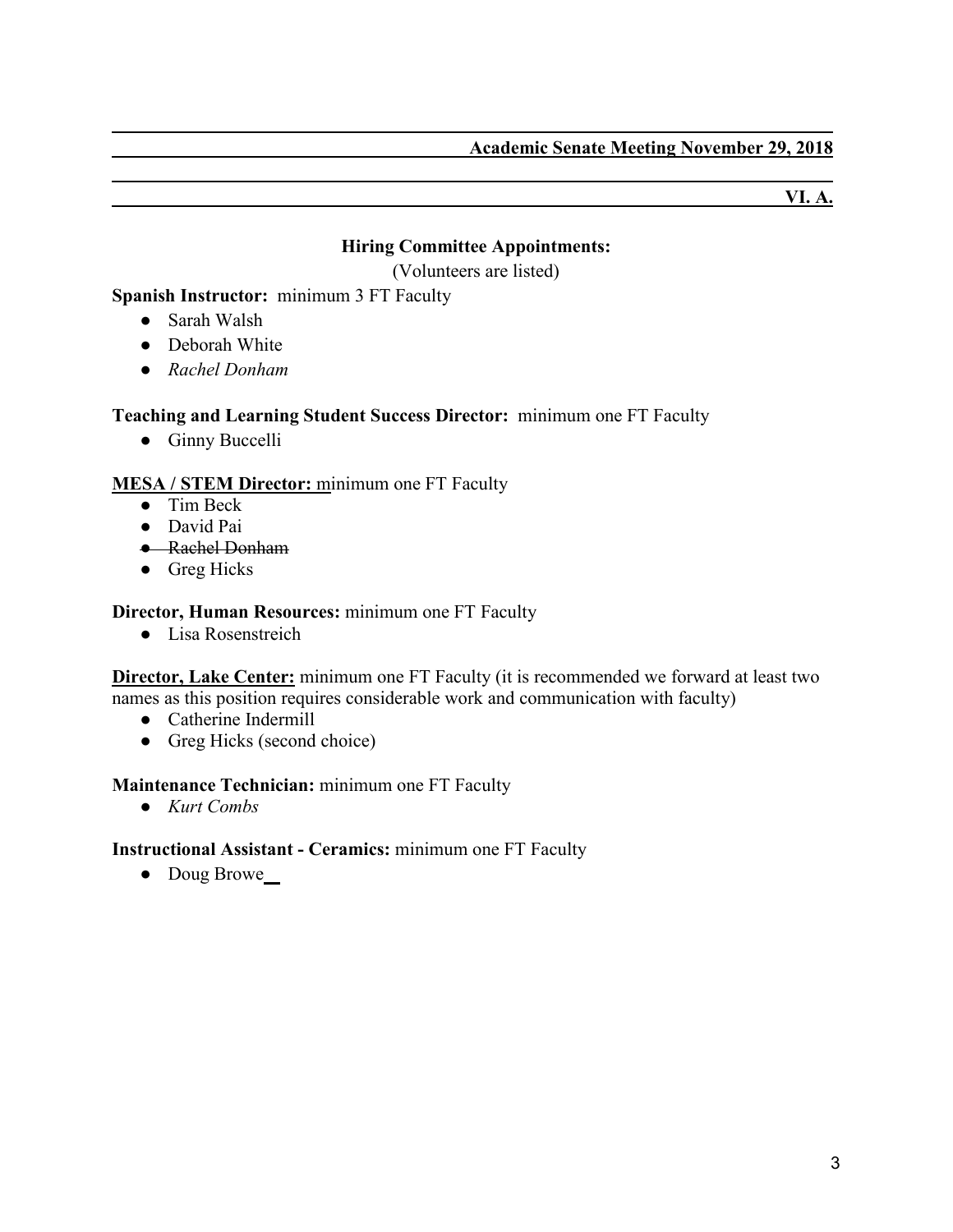#### **VI. B.**

### **Distance Education Recommendations**

Based upon the Distance Education Committee presentation and request (November 8, 2018) the following recommendations are suggested:

- 1. Support the DE Committee selection of faculty with Canvas Online teaching experience to complete the *OEI Peer Online Course Review* Training and evaluate at least 5 classes by March 1, 2019
- 2. Support the DE Committee review of all online courses to determine alignment with Board Policy 407.1, using the following checklist:

Proposed Online Class Review Checklist (**Y**es, **N**o, **P**artial)

- □ Course navigation is easy for students to determine
- $\Box$  Instructor contacts students at the beginning of the course
- $\Box$  Course design includes regular instructor initiated contact with students using Canvas communication tools
- □ Students are encouraged to contact instructor with contact information and expected response times
- □ Students are interacting with each other in the online course environment
- $\Box$  Instructor presence is part of the course content, i.e., if publisher propolationtent is

used the instructor has also added/personalized to reflect presence

Comments by reviewer:

3. Support the the DE Committee plan to have members (faculty) provide guidance to those needing assistance in aligning course with Board Policy 407.1

*The rationale provided from the DE committee, for # 2 and 3 indicates:*

- BP 407.1 addresses the minimum course requirements,
- Course content will be evaluated on a pass/no pass standard
- The OEI Rubric is above the minimum and as a committee we wanted to be clear our review of all classes will be based on established policy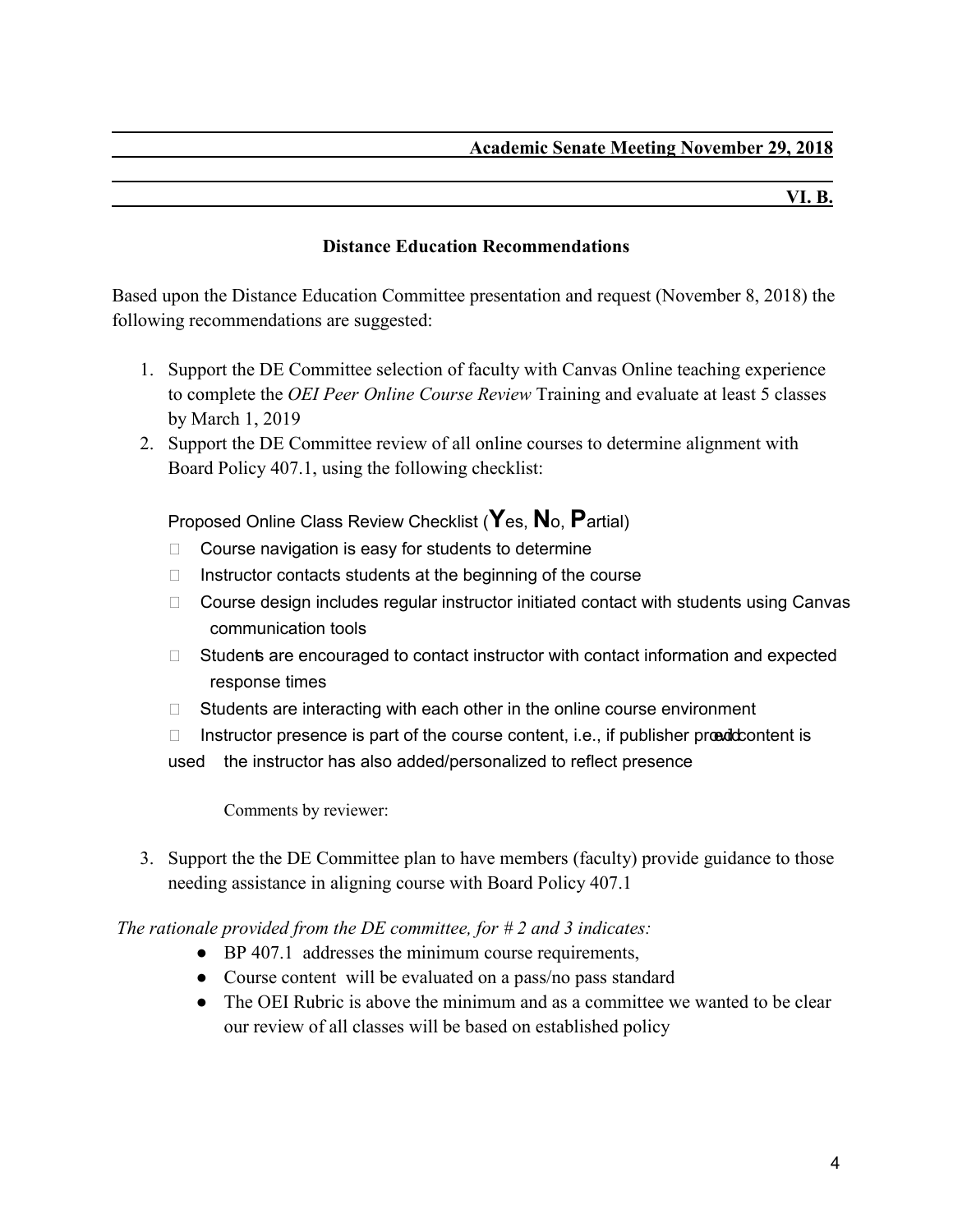## **Academic Senate President's Report**

### **Board of Trustees**

The regular Board of Trustees Meeting was held Wednesday, November 14. Trustees Chaniot and Haynes were recognized for the numerous years of serve to the District (17 and 10 years, respectively).

Board members commented on Item No. 3.1: President and Administration Report, indicating pleasure with the dedication of Pomo Plaza. They questioned President Reyes about our ongoing commitment to the positive relationship with the local Tribes. He responded that we have an Outreach Specialist that works with this population and others, a Native American Resource Center and have established Pomo Pathways, among other things.

There was a presentation from Brian Taylor, Forefront Power representative, updating the status of the "Solar Power Purchase Agreement" (Item No. 6.1). There was considerable discussion about the long term financial benefit to the District not warranting the expense of installation as the circumstance currently stand. In July, 2018, the BOT authorized the administration to review the Power Purchase Agreement (PPA) with Forefront. At that time the actual cost of connecting with PG&E had not been determined, but it seemed reasonable to move forward with exploring the benefits of the project. It has now been determined the cost to connect to the PG&E grid is \$250,000, more than anticipated. This decreases the savings to the District over the next 20 years to about \$218,000. The trustees did not think this was significant enough to continue with the project at this time. It is anticipated if PG&E rates continue to increase if we "lock in" when they are higher we will have more significant long-term savings. The trustees voted to "cease current plans with Forefront and pursue other options for energy efficiency in order to meet the mandate to achieve Zero Net Energy by 2030".

The Board considered, for the second time, adding "steps' to the Vice President's Salary Schedule (Item No. 7.1). Previously the trustees asked for additional information about comparable colleges. Statewide averages were provided along with:

- $\bullet$  SRJC / 5 Steps / 5% each
- Lake Tahoe / 5 Steps / 3% each
- Yuba / 9 Steps  $/ 2.5\%$  each
- Butte /  $6$  Steps /  $4\%$  each

Trustees did not agree these were the most comparable districts asking for additional information based on FTES. The motion to approve the Salary Schedule as presented failed.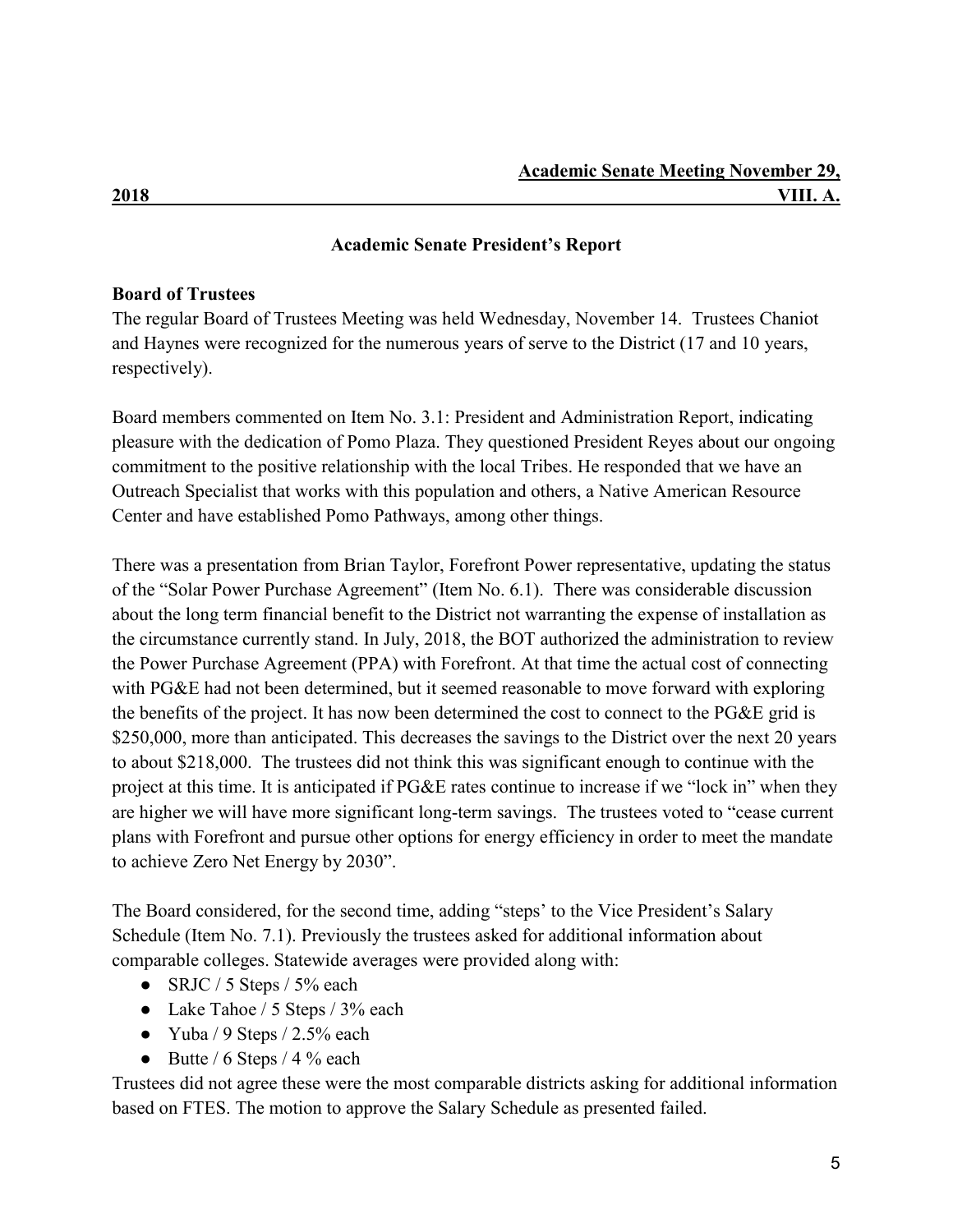## **Accreditation Steering Committee**

The focus of the most recent Steering Committee meeting (11/5) was on updating, reporting about progress from each of the Standard Teams and discussion about "sharing" information and storing evidence once gathered. I anticipate continued discussion of these topics at the next regular meeting (12/10).

## **Curriculum Committee**

I attended the Curriculum Committee meeting on November 16th to present information learned at ASCCC Plenary about "Guided Self Placement" as it relates to AB 705. I provided a brief contextual overview of Guided Pathways. The four "pillars" of Guided Pathways are "Clarity", Intake, Support" and "Learning". Of the four Guided Self Placement focuses on *Intake*. Generally, the purpose is to provide students with multiple measures to help them assess their strengths and the appropriate entry - level course, including:

 $AP - Advanced Placement exams$ 

**CLEP** testing – College Level Examination Program



**Military experience** 

Work experience

Of note is that students should be encouraged to pick the measure that lines up with the highest level course.

Guided Self Placement should provide tools for students to use to decide which English / ESL and Mathematics / Quantitative reasons courses to enroll in, as well as other General Educations and major course. These tools should include:

- Entry level skill expectations
- Describe learning *outcomes* for the class
- Examples of coursework
- Sequential course work (ESL and Math)

## **Planning and Budgeting Committee**

The regularly scheduled monthly meeting was held November 6th. The agenda included the typical budget update, a discussion on aligning the Strategic Plan with the Vision for Success, the current status of recruitments, and staffing. Three positions were approved for immediate hiring: Human Resources Director, Instructional Assistant, Ceramics and Spanish Instructor. In addition, we were asked to rank the classified, faculty and management position requests that were reviewed last month. From this President Reyes has determined the District should "move ahead at this time with the top two positions"1 as they were ranked: IT Telecommunications Technician and Career Center Specialist 12 months, both are classified positions. Reyes indicated in his email announcement to the committee members that this decision will "provide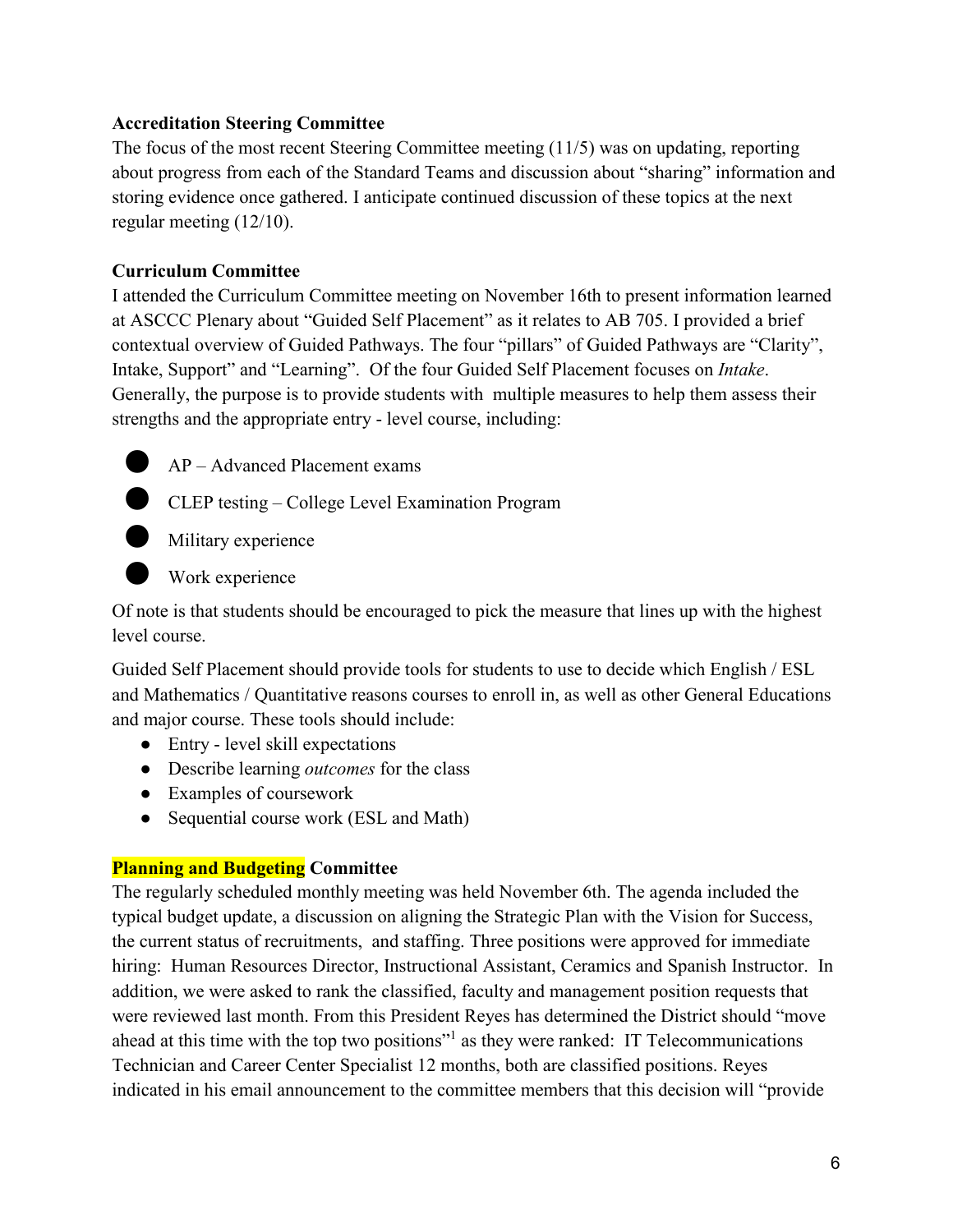two "net new" classified positions in areas of established need". <sup>1</sup> Following is the ranking breakdown prepared by Minerva Flores (Director of Institutional Effectiveness, Research and Grants) that resulted in the committee input.

| <b>RANK</b>  | <b>POSITION</b>                         | <b>TYPE</b>       | <b>TOTAL</b> |
|--------------|-----------------------------------------|-------------------|--------------|
| 1            | IT Telecommunication Technician         | <b>Classified</b> | 58           |
| $\mathbf{2}$ | Career Center Specialist 12 month       | <b>Classified</b> | 54           |
| 3            | Human Resources Specialist Confidential | <b>MSC</b>        | 51           |
| 4            | Head Librarian                          | <b>Faculty</b>    | 49           |
| 5            | General Administrative Assistant        | <b>Classified</b> | 43           |

The IT position is important, as we are understaffed in this department and have significant needs related to upgraning out infrastructure, in particular cyber-security. I am disappointed the Head Librarian did not rank higher, as this faculty position has been vacant for some time and is very important to student success from all disciplines. It is my understanding that the faculty leaders on PBC ranked this as the first priority. I am hopeful we can continue the discussion about the importance of replacing this faculty position in the weeks ahead.

1. Email communication from President Reyes, 11/14/2018

\*\*\*\*\*\*